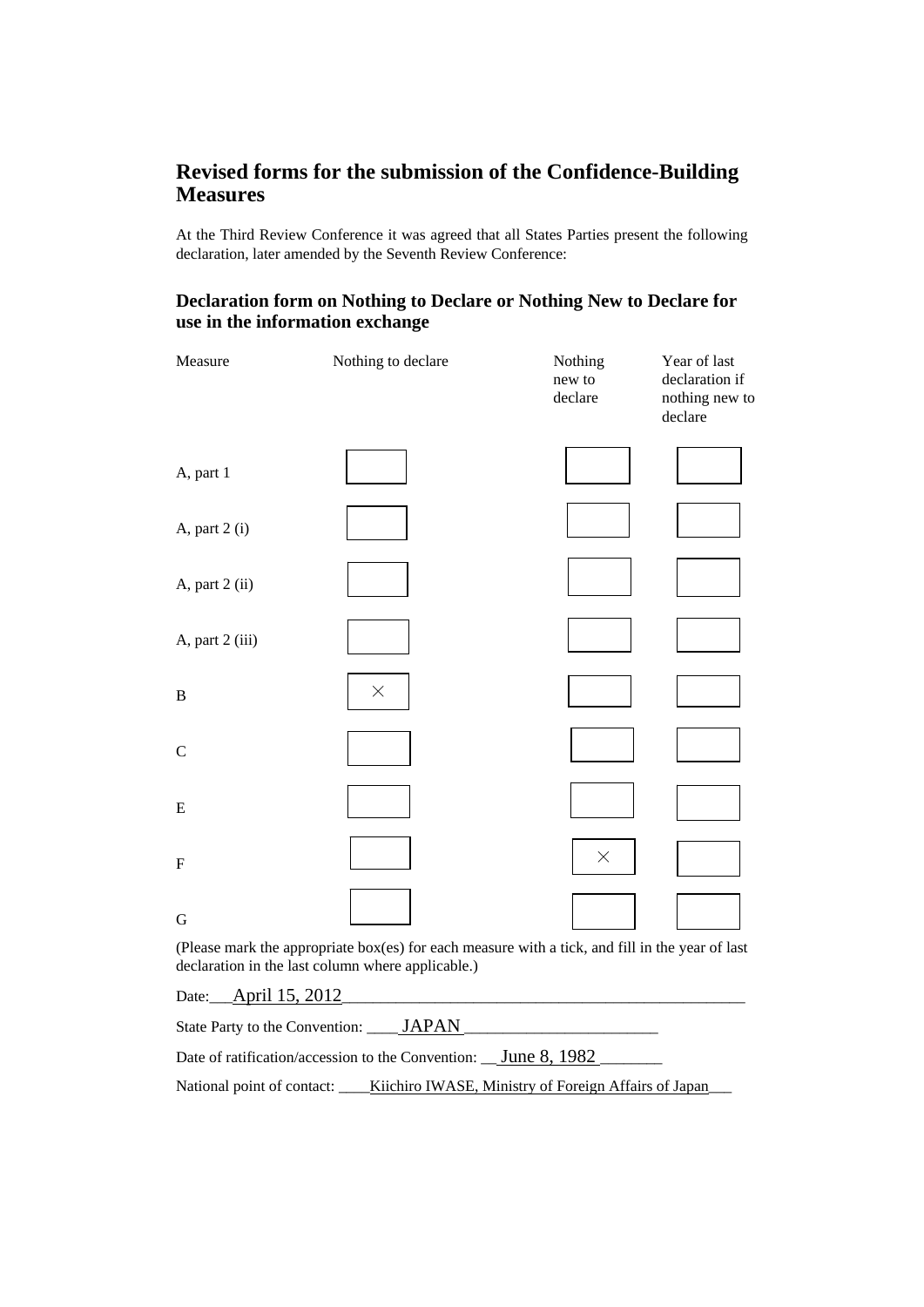## **Confidence-Building Measure "A"**

## **Part 1 Exchange of data on research centres and laboratories**

## **Form A, part 1 (i)**

<1>

*Exchange of data on research centres and laboratories*

| 1. | Name(s) of facility           | <b>RIKEN</b> Tsukuba Institute                  |
|----|-------------------------------|-------------------------------------------------|
| 2. | Responsible public or private | The Institute of Physical and Chemical Research |
|    | organization or company       | (RIKEN)                                         |
| 3. | Location and postal address   | 3-1-1, Koyadai, Tsukuba-shi, Ibaraki, 305-      |

0074,JAPAN

4. Source(s) of financing of the reported activity, including indication if the activity is wholly or partly financed by the Ministry of Defence

Ministry of Education,Culture,Sports,Science and Technology

5. Number of maximum containment units within the research centre and/or laboratory, with an indication of their respective size  $(m^2)$ 

### 2 units,  $82 \text{ m}^2 \times 2$

6. Scope and general description of activities, including type(s) of micro-organisms and/or toxins as appropriate

Risk assessment of recombinant DNA materials using Retrovirus.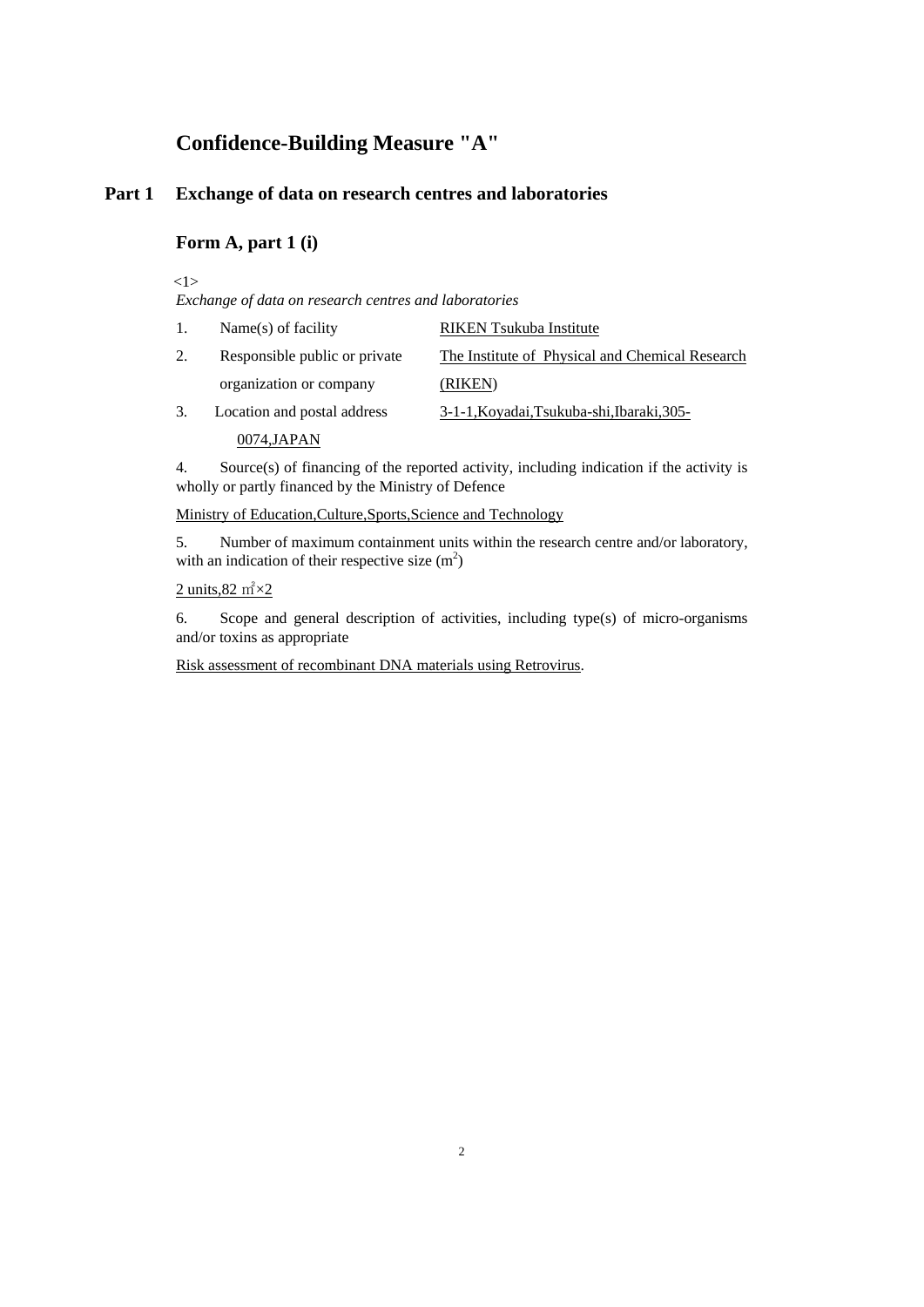<2>

*Exchange of data on research centres and laboratories*

1. Name(s) of facility Murayama Annex of National Institute of Infectious Diseases (former National Institute of Health)

2. Responsible public or private organization or company

Ministry of Health, Labour and Welfare

3. Location and postal address

Gakuen4-7-1, Musashimurayama,Tokyo 208-0011 Japan

4. Source(s) of financing of the reported activity, including indication if the activity is wholly or partly financed by the Ministry of Defence

Ministry of Health,Labour and Welfare

5. Number of maximum containment units within the research centre and/or laboratory, with an indication of their respective size  $(m^2)$ 

Three P4 Laboratories, Seventeen P3 Laboratories and their supporting Laboratories (2,270.36 ㎡in totals).

6. Scope and general description of activities, including type(s) of micro-organisms and/or toxins as appropriate

Laboratory diagnosis of viral haemorrahagic fever such as Lassa,Marburg and Ebola diseases. (However, such diagnosis has never been performed in these laboratories so far).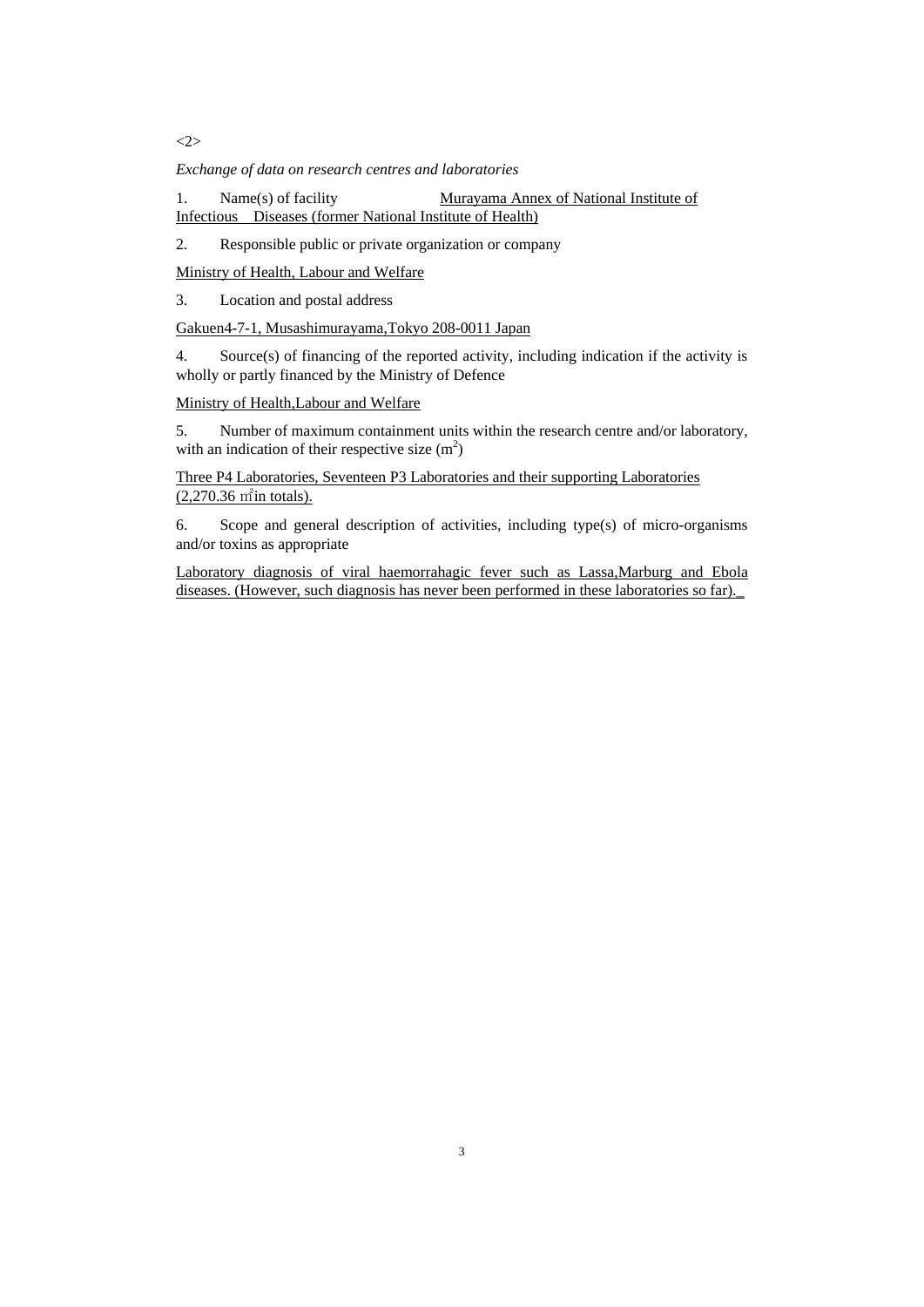## **Part 2 Exchange of information on national biological defence research and development programmes**

 **Form A, part 2 (i)** 

## **National biological defence research and development programmes Declaration**

Are there any national programmes to conduct biological defence research and development within the territory of the State Party, under its jurisdiction or control anywhere? Activities of such programmes would include prophylaxis, studies on pathogenicity and virulence, diagnostic techniques, aerobiology, detection, treatment, toxinology, physical protection, decontamination and other related research.

#### **Yes / No**

Technical Research & Development Institute (TRDI), Ministry of Defense (MOD) has conducted research on detection of biological agents and research on protective equipment.

If the answer is Yes, complete Form A, part 2 (ii) which will provide a description of each programme.

### **Form A, part 2 (ii)**

### **National biological defence research and development programmes**

 $<1>$ 

#### **Description**

1. State the objectives and funding of each programme and summarize the principal research and development activities conducted in the programme. Areas to be addressed shall include: prophylaxis, studies on pathogenicity and virulence, diagnostic techniques, aerobiology, detection, treatment, toxinology, physical protection, decontamination and other related research.

Program conducted in JFY 2011 (Apr.2011-Mar.2012) by TRDI was Research on Detection of Biological Agents and Research on Protective Equipment.

2. State the total funding for each programme and its source.

Approximately 110 million Japanese yen for Research on Detection of Biological Agents, and approximately 10 million Japanese yen for Research on Protective Equipment. It is sponsored by MOD

3. Are aspects of these programmes conducted under contract with industry, academic institutions, or in other non-defence facilities?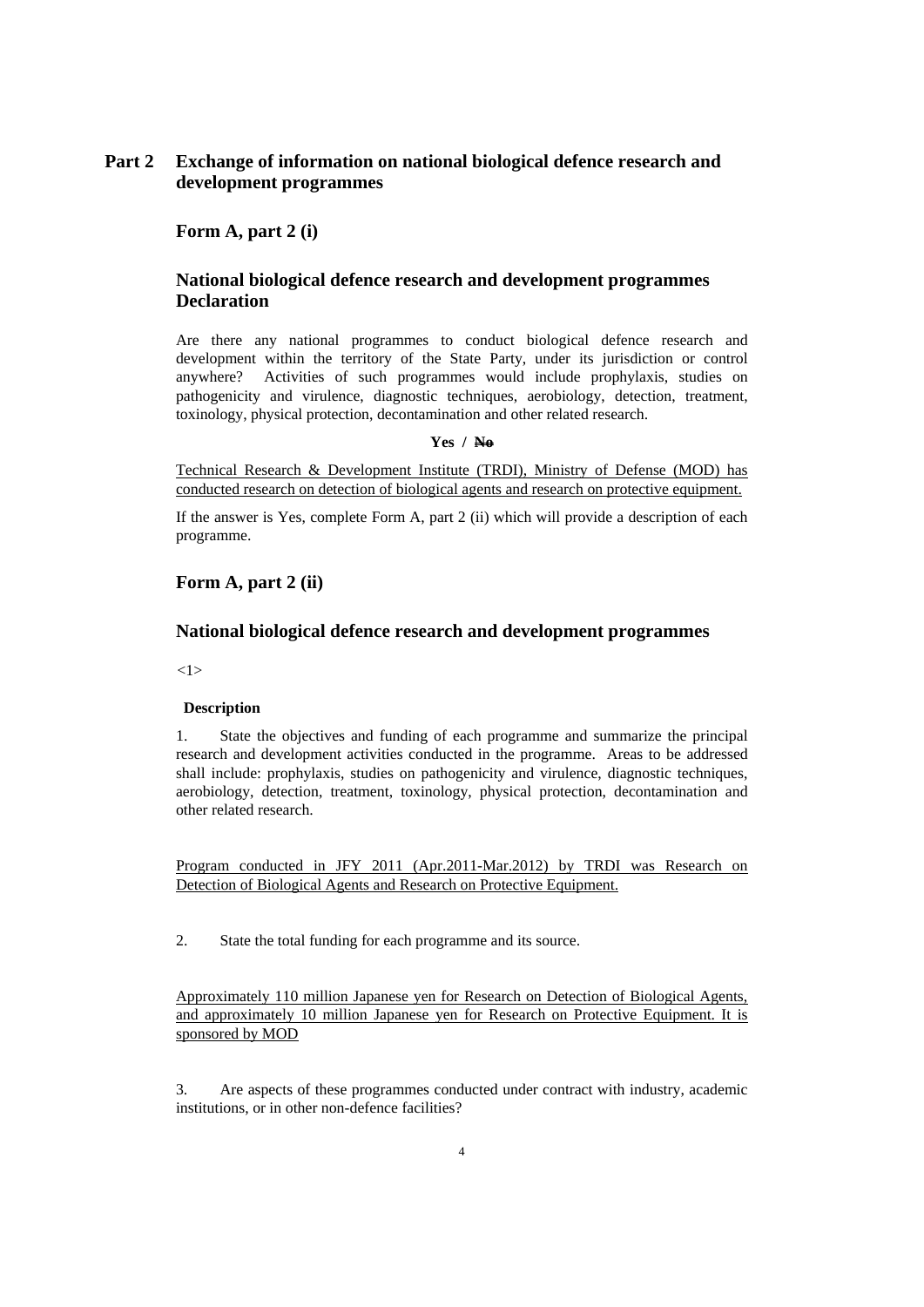#### **Yes / No**

4. If yes, what proportion of the total funds for each programme is expended in these contracted or other facilities?

#### 100%

5. Summarize the objectives and research areas of each programme performed by contractors and in other facilities with the funds identified under paragraph 4.

The objectives and research areas of the program for JFY 2011 were as follows:

(1)Research on Detection of Biological Agents was primarily performed by Japan Steel Works, LTD.

(2)Research on Protective Equipment was primarily performed by TOYOBO CO.LTD.

6. Provide a diagram of the organizational structure of each programme and the reporting relationships (include individual facilities participating in the programme).





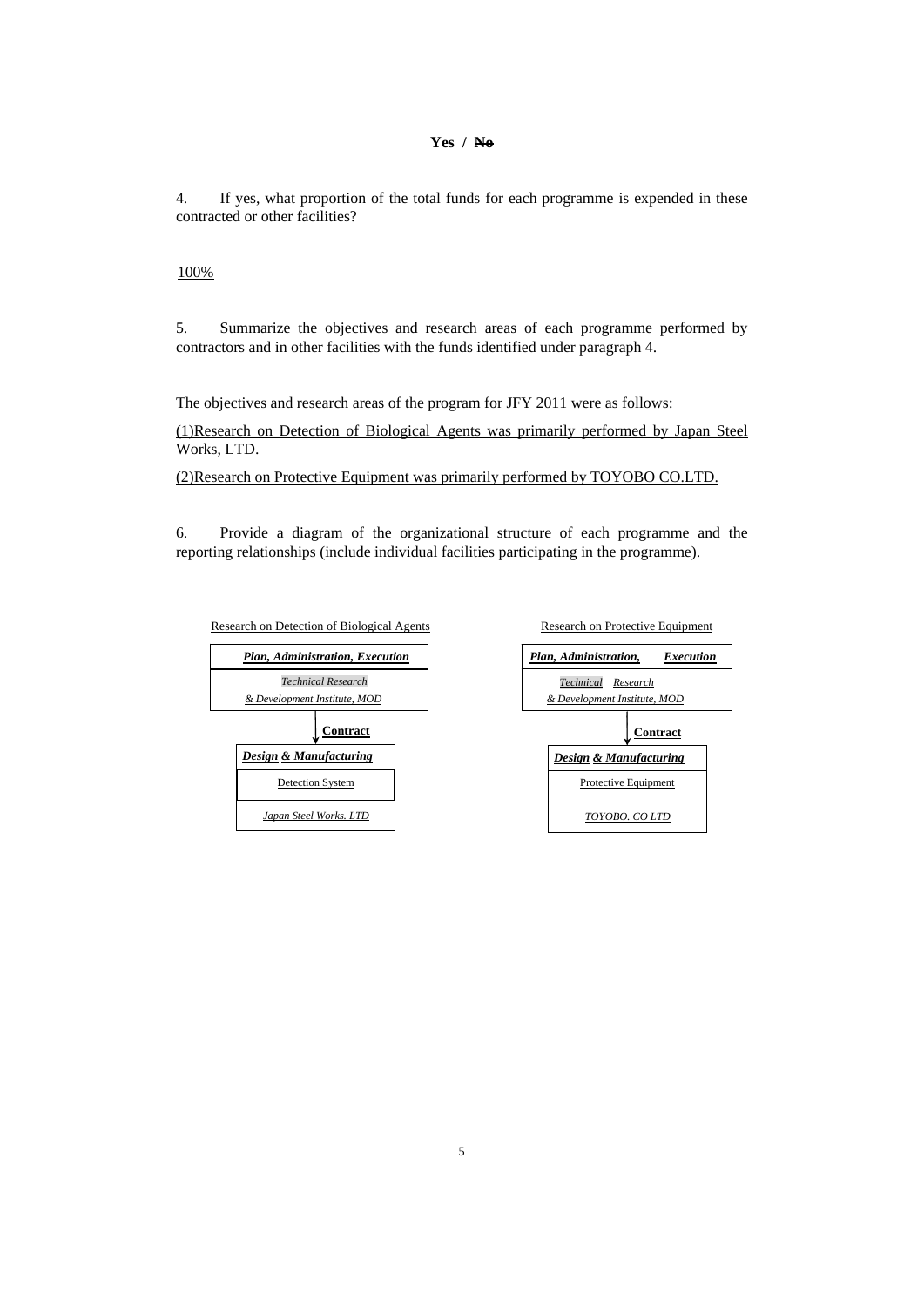1.State the objectives and funding of each programme and summarize the principal research and development activities conducted in the programme. Areas to be addressed shall include: prophylaxis, studies on pathogenicity and virulence, diagnostic techniques, aerobiology, detection, treatment, toxinology, physical protection, decontamination and other related research.

The Japan Ground Self-Defense Force's biological defence research and development programmes for FY 2011 includes;

Research of molecularbiological diagnosis for biological agent casualties

Research of aerobiology

2. State the total funding for each programme and its source.

Approximately 2,722,000 Japanese yen, founded by the MOD

3. Are aspects of these programmes conducted under contract with industry, academic institutions, or in other non-defence facilities?

#### **Yes / No**

4. If yes, what proportion of the total funds for each programme is expended in these contracted or other facilities?

5. Summarize the objectives and research areas of each programme performed by contractors and in other facilities with the funds identified under paragraph 4.

6. Provide a diagram of the organizational structure of each programme and the reporting relationships (include individual facilities participating in the programme).

7. Provide a declaration in accordance with Form A, part 2 (iii) for each facility, both governmental and non-governmental, which has a substantial proportion of its resources devoted to each national biological defence research and development programme, within the territory of the reporting State, or under its jurisdiction or control anywhere.

### **Form A, part 2 (iii)**

### **National biological defence research and development programmes**

#### **Facilities**

Complete a form for each facility declared in accordance with paragraph 7 in Form A, part 2 (ii).

In shared facilities, provide the following information for the biological defence research and development portion only.

1. What is the name of the facility?

Military Medicine Research Unit, Test & Evaluation Command, Japan Ground Self-

 $\sim$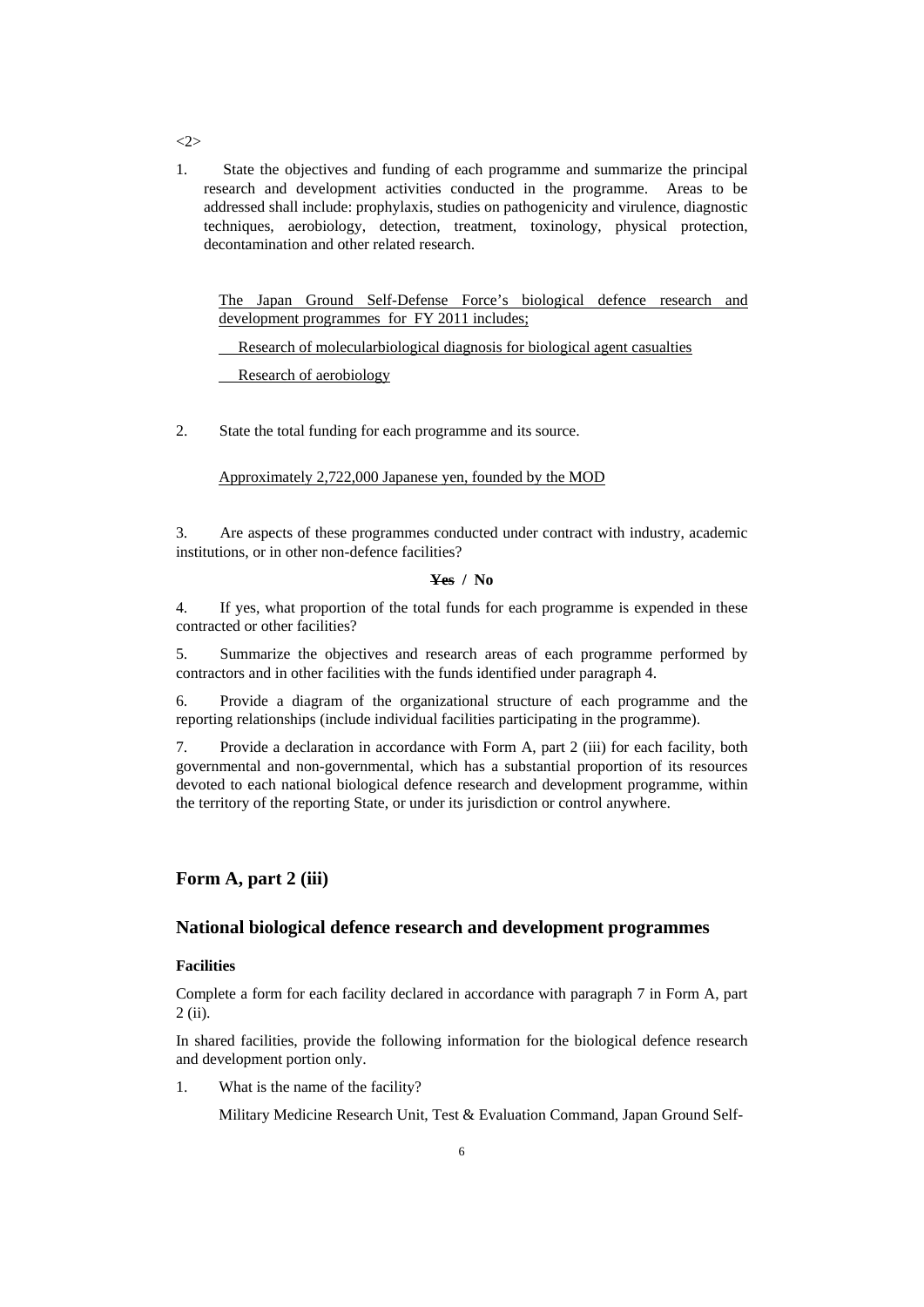#### Defense Force

2. Where is it located (include both address and geographical location)? 1-2-24, Ikejiri Setagaya-ku, Tokyo 154-0001, Japan

3. Floor area of laboratory areas by containment level:

BL2 \_\_\_<u>Approximately 42</u>\_\_\_\_\_\_\_\_\_\_\_\_ (sqM)

BL3  $_0$   $(sqM)$ 

 $BL4$   $0$   $(sqM)$ 

Total laboratory floor area \_\_\_\_\_\_\_\_\_\_\_104\_\_\_\_\_\_\_\_\_\_\_\_\_\_\_ (sqM)

4. The organizational structure of each facility.

| (i) | Total number of personnel |  |
|-----|---------------------------|--|
|     |                           |  |

| (ii)<br>Division of personnel: |  |
|--------------------------------|--|
|--------------------------------|--|

Military \_\_\_\_\_\_\_\_\_\_\_\_\_\_\_\_\_\_\_\_\_

Civilian

(iii) Division of personnel by category:

Scientists \_\_\_\_\_\_\_\_\_\_\_\_\_\_\_\_\_\_\_\_\_

| Engineers |  |
|-----------|--|
|           |  |

| Technicians                      |  |
|----------------------------------|--|
| Administrative and support staff |  |

(iv) List the scientific disciplines represented in the scientific/engineering staff.

Ph.D. of Medicine

(v) Are contractor staff working in the facility? If so, provide an approximate number. No

(vi) What is (are) the source(s) of funding for the work conducted in the facility, including indication if activity is wholly or partly financed by the Ministry of Defence?

The Ministry of Defense (wholly)

(vii) What are the funding levels for the following programme areas:

| Research            | cannot be divided into each area |
|---------------------|----------------------------------|
| Development         | cannot be divided into each area |
| Test and evaluation | cannot be divided into each area |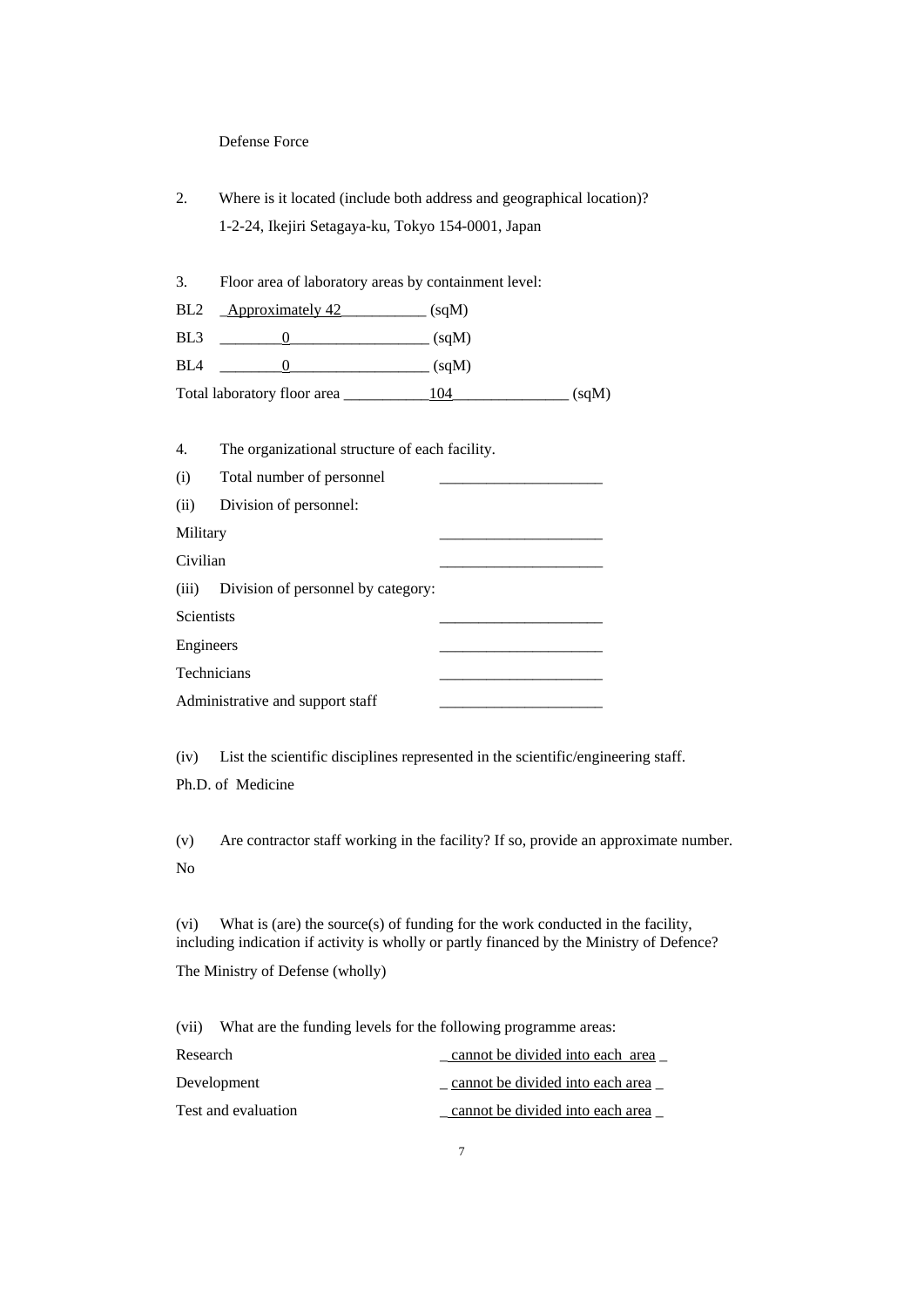(viii) Briefly describe the publication policy of the facility:

No official policy. Individually authorized by the MOD.

(ix) Provide a list of publicly-available papers and reports resulting from the work published during the previous 12 months. (To include authors, titles and full references.) None

5. Briefly describe the biological defence work carried out at the facility, including type(s) of micro-organisms and/or toxins studied, as well as outdoor studies of biological aerosols.

Research and Development of medical diagnosis/treatment and prevent medicine for casualties in action.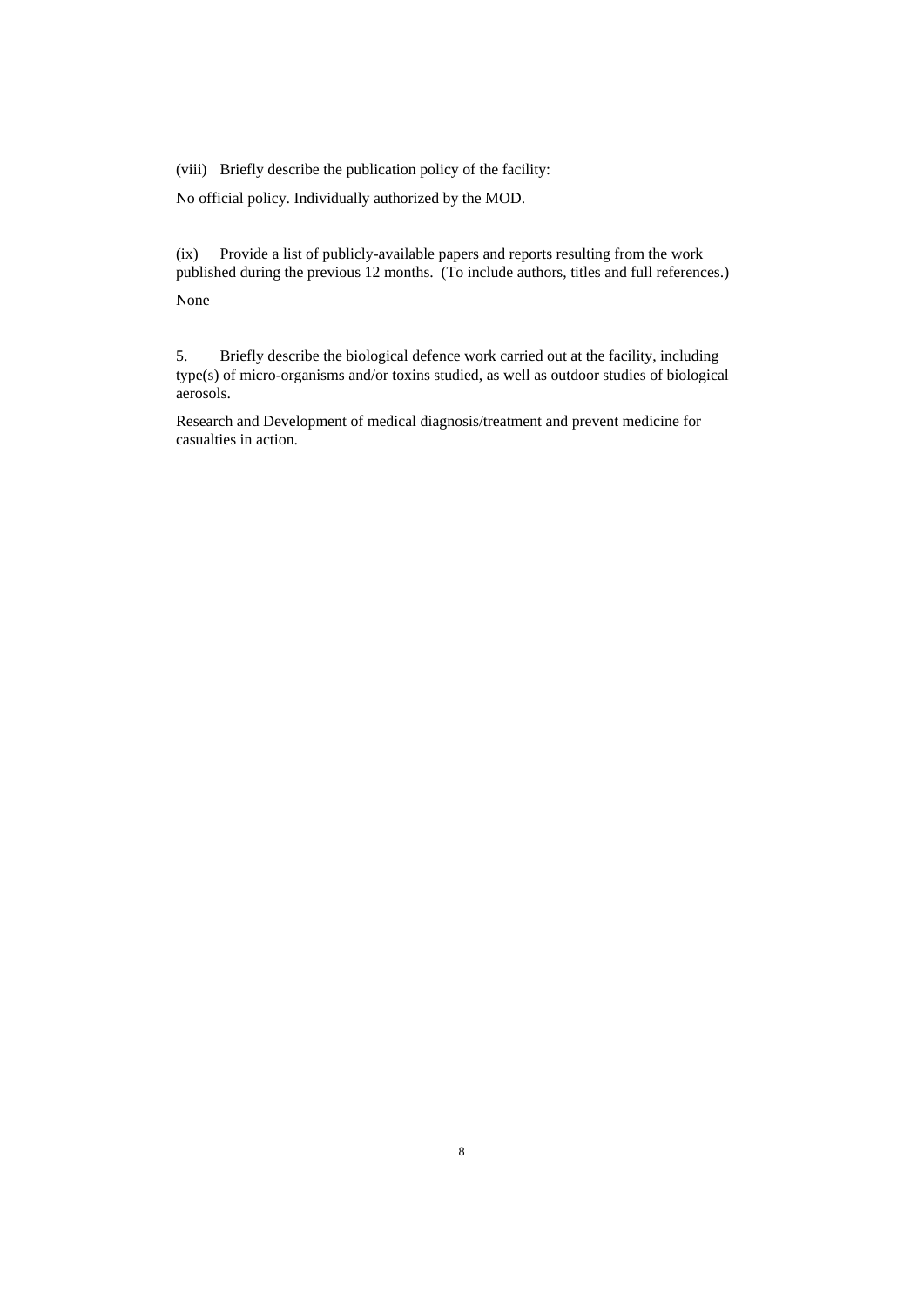## **Confidence-Building Measure "C" Encouragement of publication of results and promotion of use of knowledge**

The Government of Japan maintains an open policy on the exchange of information on biological research, the results of such research being made freely available in all cases where the release is not prejudicial to vital national or commercial interests. This policy would be applied to any research subject to the reporting in Forms A and B.

Relevant information of National Institute of Infectious Disease (NIID) is available at the following sites, which are relevant scientific major journals/publications in Japan generally available to States parties.

1) Lists of scientific papers in English and Japanese, which are published by the staffs of National Institute of Infectious Disease (NIID), can be seen in the web site of NIID. <http://www.nih.go.jp/niid/en/>

2) NIID publishes bimonthly Japanese Journal of Infectious Diseases (JJID), the leading infectious disease journal in Japan. JJID receives more than 250 manuscripts per year from authors around the world. It has been donated to more than 75 countries. JJID is available at the journal site. <http://www.nih.go.jp/niid/en/>

A selected article published in the journal:

Okutani A., Tungalag H., Bazartseren B., Yamada A., Tserennorov D., Otgonchimeg I., Erdenebat A., Otgonbaatar D. and Inoue S. Molecular epidemiology of *Bacillus anthracis* isolated in Mongolia by Multiplelocus variable-number tandem-repeat analysis with 8 loci (MLVA 8). JJID. 64:345-348, 2011

Results of biological research related to the Convention such as the one below are also made freely available to States parties.

K. Fukai, K. Morioka, K. Yoshida. (2011) An experimental infection in pigs using a foot-and-mouth disease virus isolated from the 2010 epidemic in Japan. J. Vet. Med. Sci. 73(9),1207-1210

[https://www.jstage.jst.go.jp/article/jvms/73/9/73\\_11-0063/\\_article](https://www.jstage.jst.go.jp/article/jvms/73/9/73_11-0063/_article)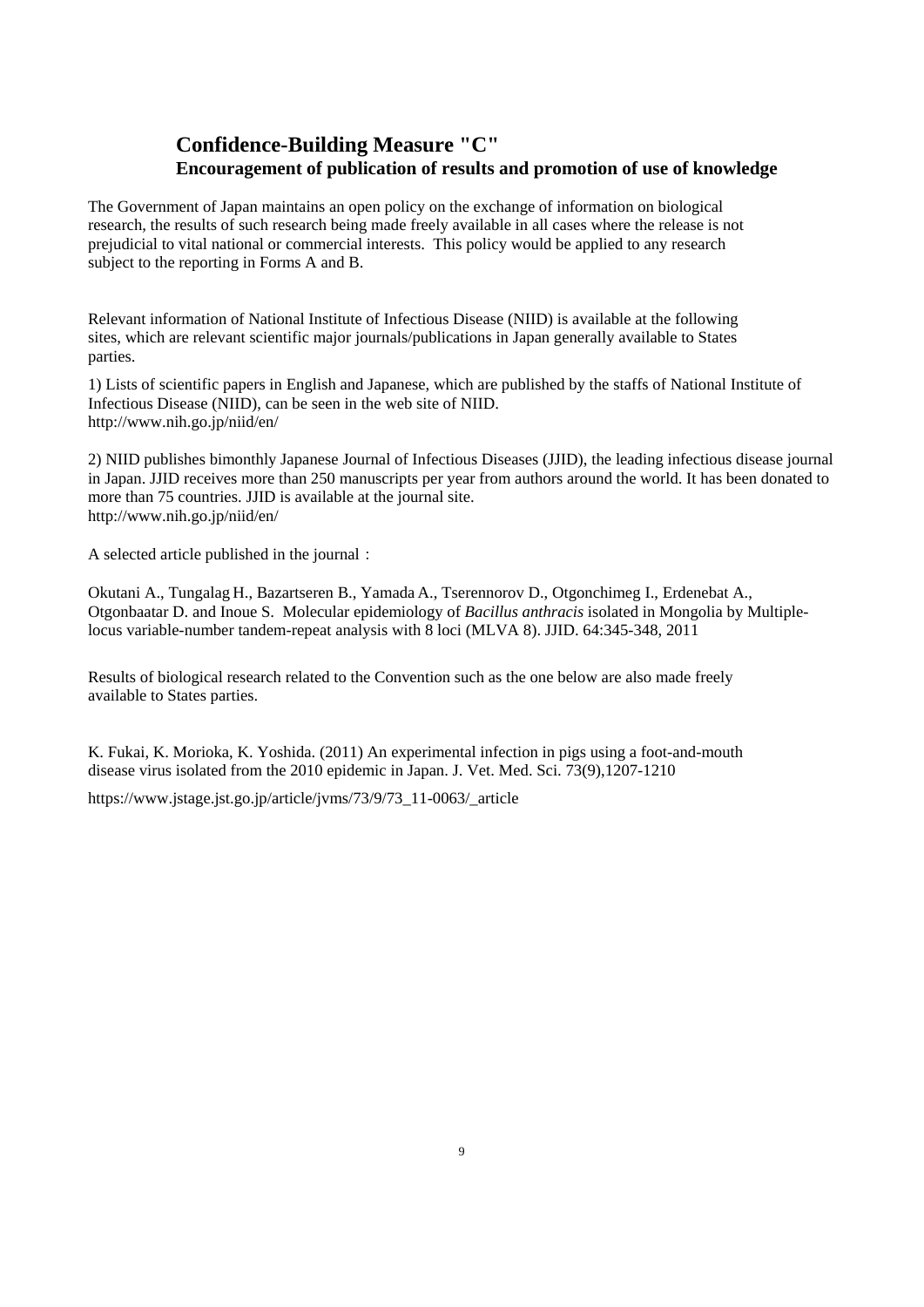# **Confidence-Building Measure "E"**

## **Declaration of legislation, regulations and other measures**

## **Form E**

## **Declaration of legislation, regulations and other measures**

| <b>Relating to</b>                                                                                                                                                                                         | Legislation | <b>Regulations</b> | <b>Other</b><br>measures | <b>Amended since</b><br>last year |
|------------------------------------------------------------------------------------------------------------------------------------------------------------------------------------------------------------|-------------|--------------------|--------------------------|-----------------------------------|
| Development,<br>(a)<br>production stockpiling,<br>acquisition or retention of<br>microbial or other biological<br>agents, or toxins, weapons,<br>equipment and means of<br>delivery specified in Article I | Yes/No      | Yes/No             | Yes/No                   | Yes/No                            |
| Exports of micro-<br>(b)<br>organisms <sup>1</sup> and toxins                                                                                                                                              | Yes/No      | Yes/No             | Yes/No                   | Yes/No                            |
| Imports of micro-<br>(c)<br>organisms and toxins                                                                                                                                                           | Yes/No      | Yes/No             | Yes/No                   | Yes/No                            |
| (d)<br>Biosafety and<br>biosecurity                                                                                                                                                                        | Yes/No      | Yes/No             | Yes/No                   | Yes/N                             |

#### Name of legislation, regulations and other measures;

Foreign exchange and Foreign Trade Law (1948)

Law on Implementing the Convention on the Prohibition of the Development, Production and Stockpiling of Bacteriological (Biological) and Toxin Weapons and on Their Destruction and the Other Conventions (1982)

Cabinet Order for the Enforcement of the Law on Implementing the Convention on the Prohibition of the Development, Production and Stockpiling of Bacteriological (Biological) and Toxin Weapons and on Their Destruction (1995)

<span id="page-9-0"></span>The Law Concerning the Prevention of Infections and Medical Care for Patients of Infections (1998)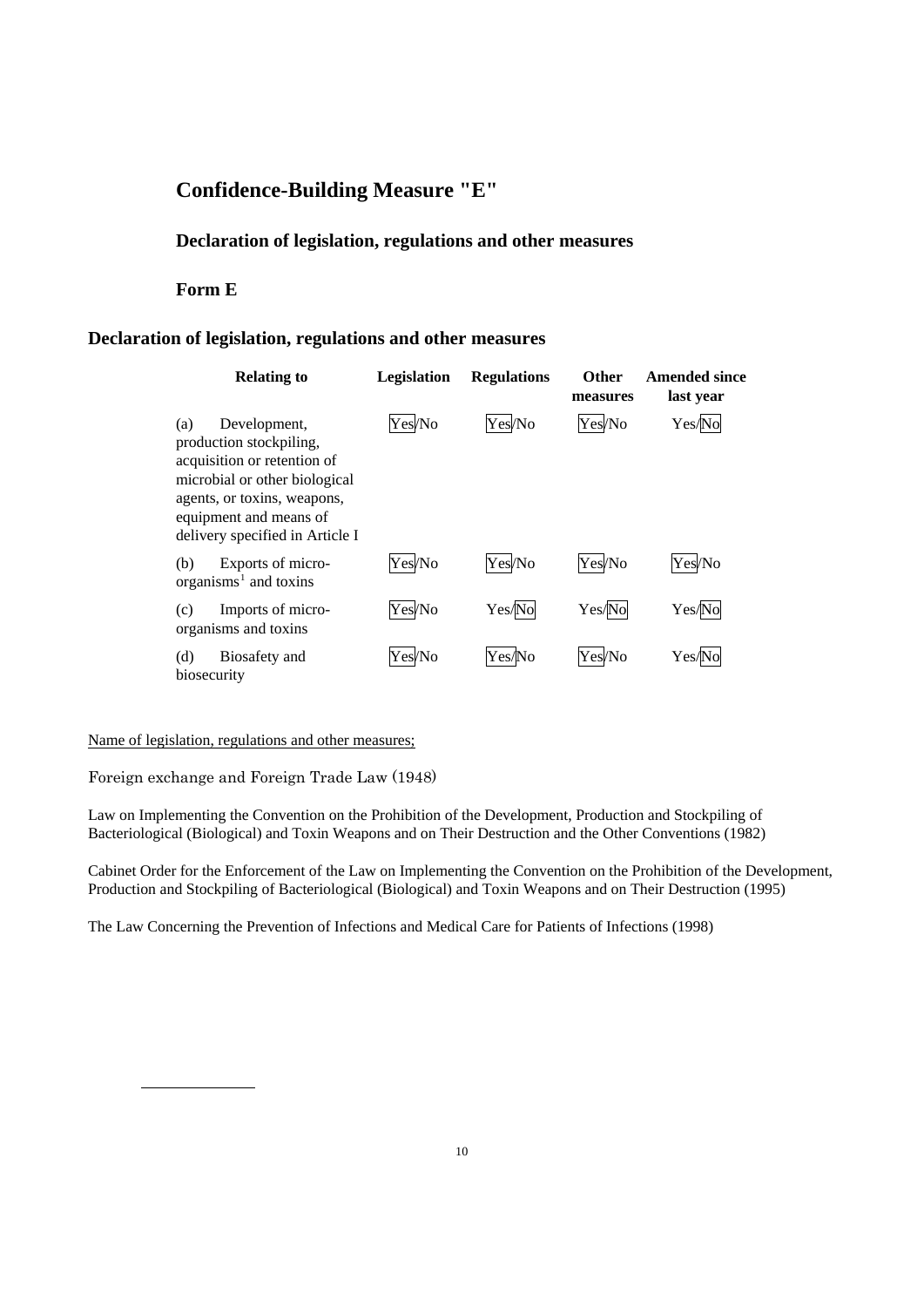# **Confidence-Building Measure "F"**

 Declaration of past activities in offensive and/or defensive biological research and development program

1. Date of entry into force of the Convention for the State Party

June 8, 1982

2. Past offensive biological research and development programmes:

None

3. Past defensive biological research and development programmes:

None